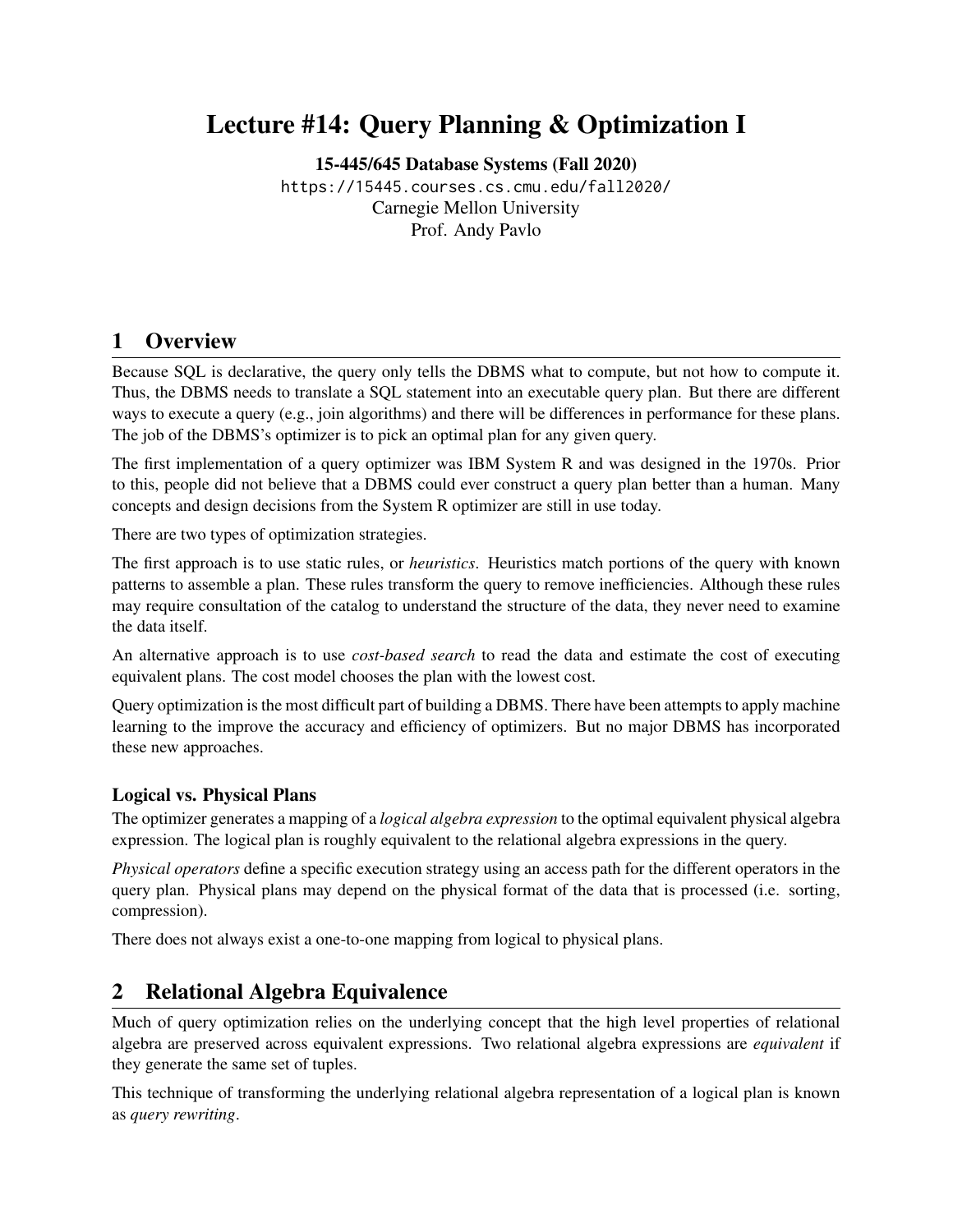

Figure 1: Architecture Overview – The application connected to the database system and sends a SQL query, which may be rewritten to a different format. The SQL string is parsed into tokens that make up the syntax tree. The binder converts named objects in the syntax tree to internal identifiers by consulting the system catalog. The binder emits a logical plan which may be fed to a tree rewriter for additional schema info. The logical plan is given to the optimizer which selects the most efficient procedure to execute the plan.

<span id="page-1-0"></span>One example of relational algebra equivalence is *predicate pushdown*, in which a predicate is applied in a different position of the sequence to save work. [Figure 2](#page-1-0) shows an example of predicate pushdown.





Some selection optimizations include:

- Performing filters as early as possible.
- Reordering predicates so that the DBMS applies the most selective one first.
- Breaking up a complex predicate and pushing it down.

Some projection optimizations include:

- Perform projections as early as possible to create smaller tuples and reduce intermediate results *(projection pushdown)*.
- Project out all attributes except the ones requested or requires.

An example of projection pushdown in shown in [Figure 3.](#page-2-0)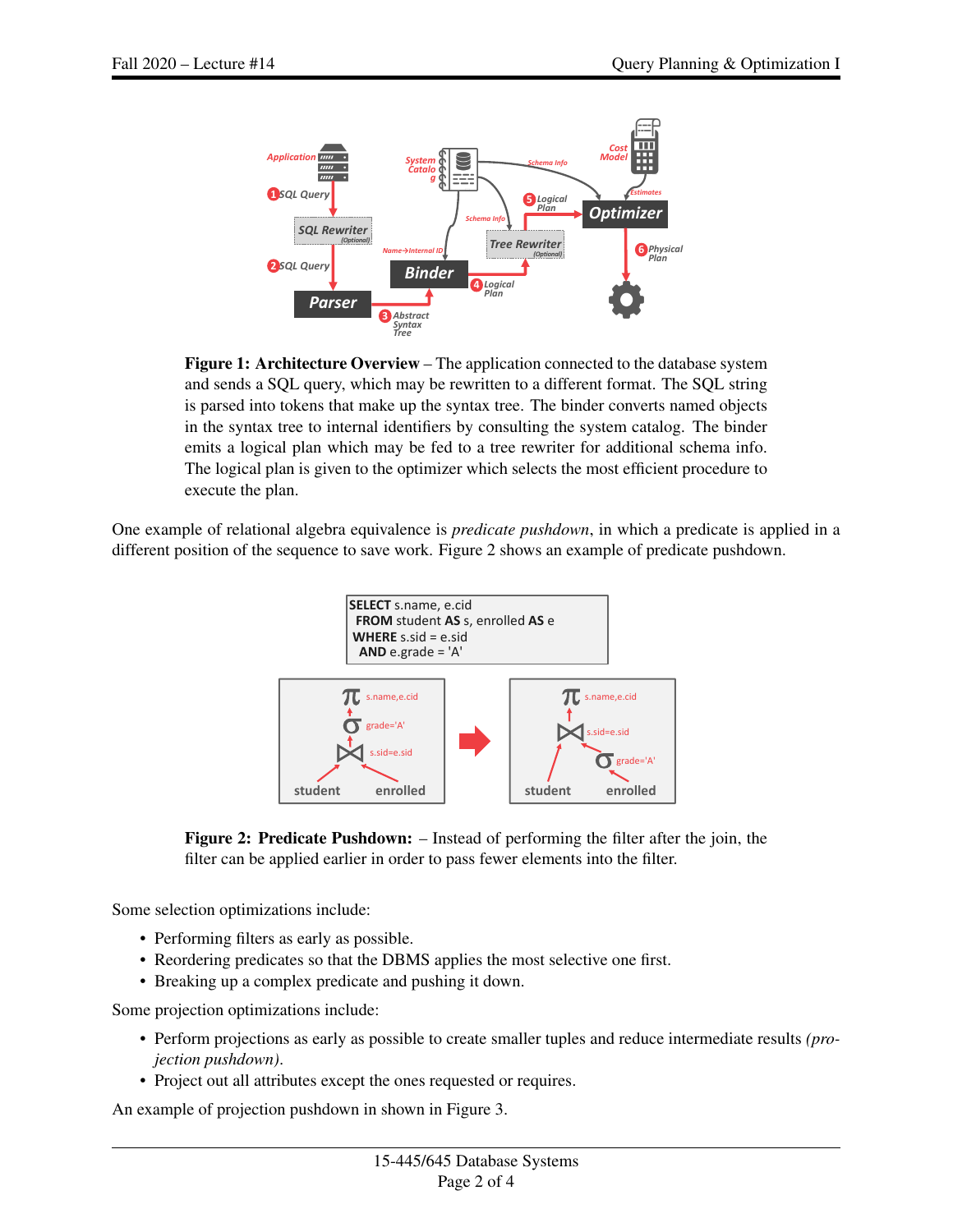<span id="page-2-0"></span>

Figure 3: Projection Pushdown – Since the query only asks for the student name and ID, the DBMS can remove all columns except for those two before applying the join.

<span id="page-2-1"></span>Another optimization that a DBMS can use is to remove impossible or *unnecessary predicates*. That is, remove the evaluation of predicates those result does not change per tuple in a table. Bypassing these predicates will reduce computation cost. [Figure 4](#page-2-1) shows two examples of unnecessary predicates.

| SELECT * FROM A WHERE $1 = 0$ ; |  |
|---------------------------------|--|
| <b>SELECT * FROM A;</b>         |  |

false and can be disregarded. The next predicate will always return true and can also Figure 4: Unnecessary Predicates – The predicate in the first query will always be be bypassed.

<span id="page-2-2"></span>Similarly, *unnecessary joins* can be eliminated as shown in [Figure 5.](#page-2-2)



Figure 5: Join Elimination – The join in query 1 is wasteful because every tuple in A must exist in A. Query 1 can instead be written as query 2.

Another optimization is *ignoring projections* that are unnecessary. An example of this is shown in [Figure 6.](#page-3-1)